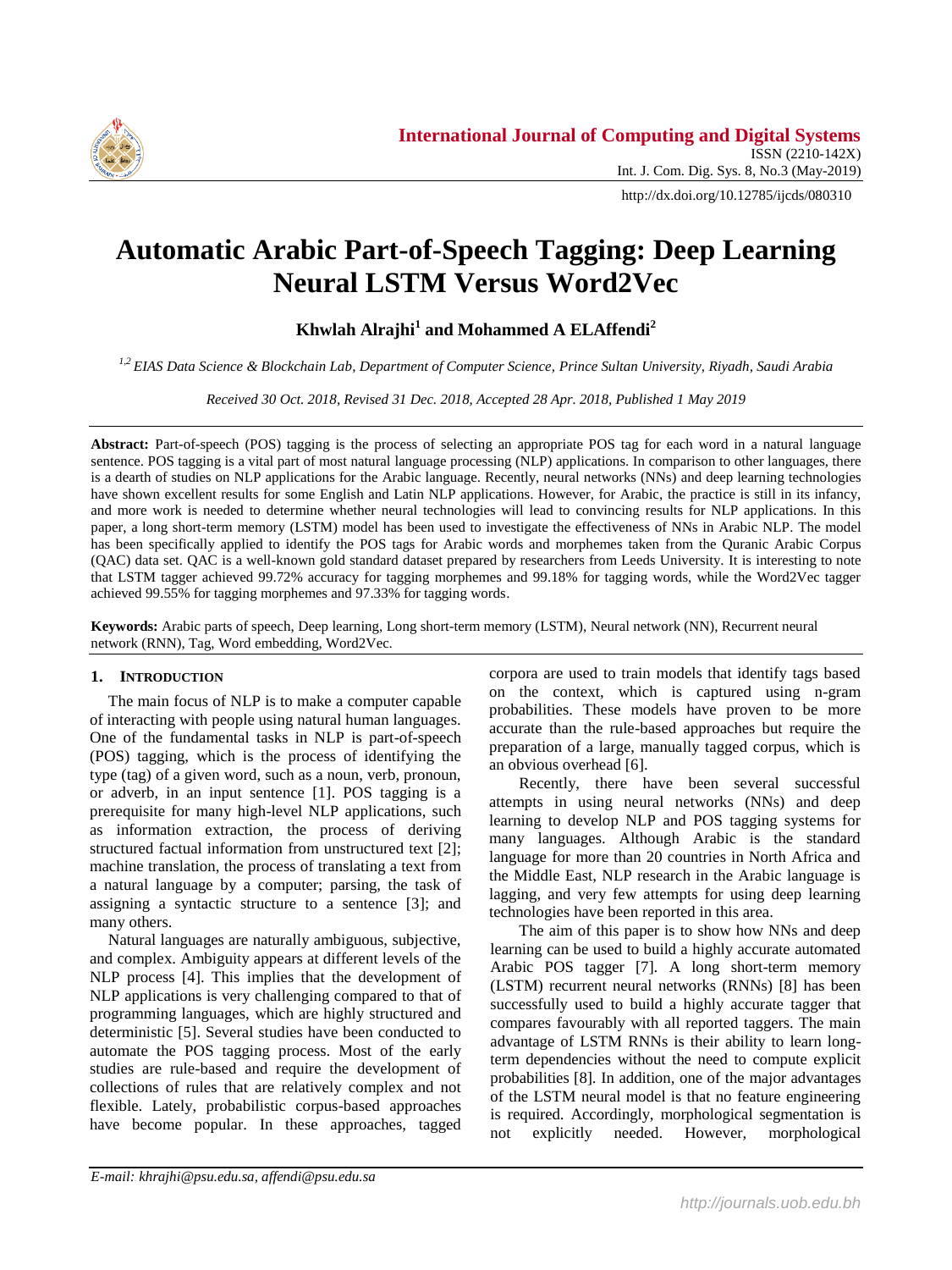

segmentation for our data is performed using our underling Sliding Window Asymmetric Matching (SWAM) Algorithm [9], and the accuracy of the SWAM algorithm is well above 98% when using the latest version.

## **2. LITERATURE REVIEW**

Arabic POS tagging has been gaining traction recently due to the increasing importance of tagging in building modern NLP and artificial intelligence applications. Some efforts have been made for Classical Arabic (CA) and Modern Standard Arabic (MSA) during the past few years. These can be classified into four categories: rulebased approaches [10], [11], probabilistic corpus-based approaches [9], [12], [13], hybrid methodologies [14], [15], and machine learning approaches [16], [17], [18], [19].

## A. *Machine Learning for POS Tagging Arabic language*

Habash and Rambow [16] applied support vector machines (SVMs) to identify Arabic tagsets. In their view, POS tagging is a classification problem that depends on many features. For Arabic, the features are more complex than those of other languages, which means the tagsets for Arabic are much larger than those for Germanic languages, such as English. While tagsets for English consist of 50 elements at most, for Arabic, 2,200 morphological tags have been used for tagging the first 280,000 words in the Penn Arabic Treebank out of 333,000 words completely specified in the morphological analysis. Therefore, Habash and Rambow developed a morphological analyser which is supported by a morphological disambiguation approach for Arabic POS tagging and a machine learning classification component. They reported that morphological tagging and tokenisation were similar operations that involved three steps:

- Collection of all appropriate tags from the morphological analyser for an assigned word.
- Application of machine learning classifiers on the words of a sentence. Through this approach, the value, feature and class of a word can be identified. Habash and Rambow used Yamcha, an SVM that includes Viterbi decoding.
- Application of classifiers to choose the expected morphological tag.

As a result, Habash and Rambow obtained accuracy rates on all tasks in the 90% range. They found enough information on affixes and clitics for good tokenisation performance, and they performed POS tagging, disambiguation, and morphological tokenisation in a single round using this approach. It was observed in this experiment that the classifiers used may be partially disambiguated, which creates some errors in choice matching. So, increasing the efficiency of classifiers opens new directions in the research field. For future researches, in order to address the Arabs community needs, a fully automated POS tagging system is required for the Arabic language.

A similar improved SVM approach was used by Diab, Hacioglu, and Jurafsky [17] that performs tokenisation, POS tagging, and base phrase chunking of Arabic text automatically. Actually, they selected the most efficient tools used for POS tagging in English and applied them to Arabic texts. In POS tagging, they modelled this as a 1-of-24 classification task in which the class labels are POS tags. However, if a token did not occur in the training data, it was assigned a Noun tag by default; However, 50% of the errors resulted from confusing nouns, with adjectives or vice versa. To prepare the data, they converted the Arabic Treebank into Latin-based abbreviated from American Standard Code for Information Interchange (ASCII) characters using the Buckwalter transliteration scheme. Not only did they report that the SVM-POS tagger achieved 95.49% accuracy, but they also promised to further improve the performance of the system using additional features, a wider context, and more data.

Ben Ali and Jariri [18] developed a different Arabic POS tagger using genetic algorithms that assigned POS tags to the input text. The findings of their research study suggest that the genetic algorithm approach is more robust than other statistical systems for tagging natural language<br>texts. achieving approximately 94% accuracy. texts, achieving approximately 94% Unfortunately, they did not perform segmentation, which is an important operation for Arabic morphology.

Much work has been achieved in Arabic POS tagging using the sequence of clitics in a word simultaneously. Different approaches have been used for this purpose. Darwish, Mubarak, Abdelali, and Eldesouki [19] evaluated the comparative performance of two different methods for POS tagging. They compared applications of SVM-based ranking and bidirectional long-short-term memory (bi-LSTM) NN-based sequence labelling in building Arabic POS tagging system. They also found that adding explicit features to the bi-LSTM NN and employing word embeddings separately improved POS tagging results. The accuracy result was 95.50%, which, though promising, was not as much so as rule-based taggers. However, this work is useful for applying NN to Arabic POS tagging.

### B. *Deep learning for POS Tagging other languages*

Wang, Qian, Soong, He, and Zhao [20] introduced a novel approach called the bidirectional long short-term memory recurrent neural network (Bi-LSTM-RNN), which the authors used in word embedding for POS tagging without the employment of morphological features. With the Bi-LSTM-RNN, they implemented six types of word embedding for comparison and found that all instances exhibited high accuracy. In demonstrating that competitive tagging accuracy (around 97%) can be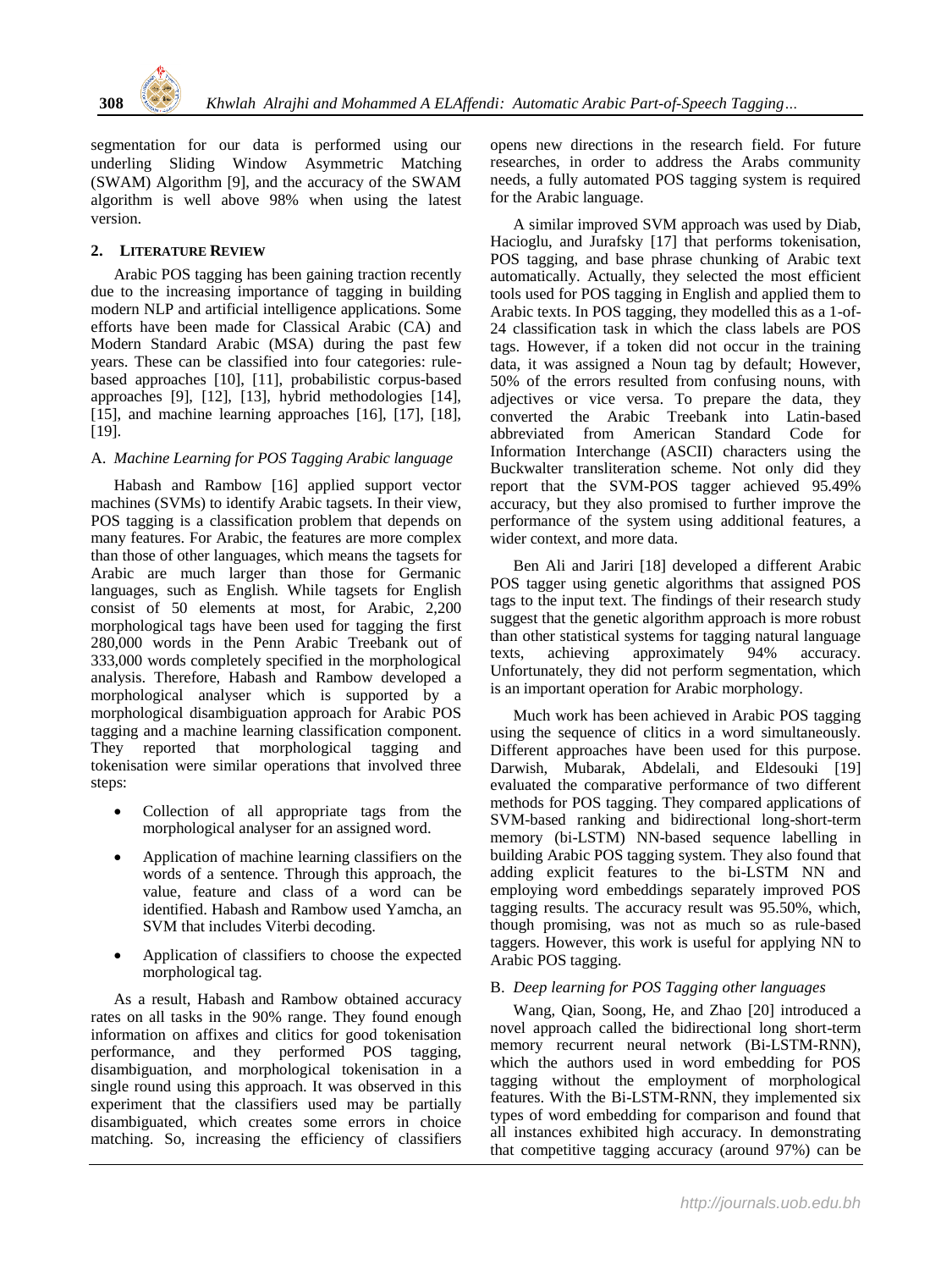achieved without the benefit of morphological features, the authors illustrated the advantage of the Bi-LSTM-RNN as a method of tagging a language that lacks necessary morphological knowledge.

Plank, Søgaard, and Goldberg [21] explored automating POS tagging based on an LSTM network and proposed a novel multi-task bi-LSTM model with an auxiliary loss function that improves the accuracy with which specific words are tagged. Under varying conditions and multiple parameters, including data size and label noise, the authors assessed token and sub-tokenlevel representations of NN-based POS tagging across 22 languages. They indicated that sub-token representations are necessary to obtain a state-of-the-art POS tagger and that character embedding is particularly helpful for non-Indo-European and Slavic languages. Finally, the authors confirmed that their bi-LSTM tagger exhibits competitive performance on data from the Wall Street Journal, for which POS accuracy reached 97.3%.

## **3. PROPOSED METHODOLOGY**

As stated earlier, the main purpose of this paper is to investigate the possibility of building a highly accurate automated Arabic POS tagger using NNs and deep learning technologies. To achieve this goal, a two-level research methodology was used. At the upper (macro) level, the methodology is a combination of exploration, experimentation, recommendations, and design. At the lower level, a typical machine learning process has been applied to train and test the models recommended by the upper (macro) process. Typical phases of a machine learning process include data collection, preprocessing, transformation to the fit input/output requirements of an underlying model, model configuration, training, testing, and analysis.

## A. *The Upper (Macro) Level Process*

- Exploration Phase: The main purpose of the exploration phase is to conduct a detailed survey of potential NN models and identify the most appropriate Arabic tagset to be used in the experiment. In addition to selecting the most relevant neural models, the exploration phase surveys the types of algorithms and approaches used in training and testing NN models. The exploration phase also covers the types of machine learning development platforms and utilities used in training and testing NNs. This phase ends with recommendations regarding the above three issues: type of model to be used, appropriate tagset, and recommended platform.
- Initial Experimentation Phase: The aim of this phase is to perform initial experimentation and comparison of the most relevant NN models selected in the previous step. At the same time, an evaluation of the appropriate word

embeddings and text encoding techniques is conducted.

- Design: The results obtained from the experimentation performed in Step 2 are thoroughly analysed, and concrete architectures for the models to be used are developed.
- Implementation: The designed models are implemented, trained, tested, and evaluated.

## B. *Lower (Micro) Level*

At the lower (micro) level, Step 4 of the macro level (implementation) is conducted again using typical machine learning cycles, which involve

- data preparation and preprocessing;
- data wrangling or munging;
- word embedding and encoding;
- training the model using appropriate algorithms;
- evaluating the model; and
- repeating the above steps until the performance of the model is satisfactory.

The same steps, with slight modifications, are used in the testing and deployment phases.

## **4. PROPOSED MODEL**

This section covers the type of NN model, the Arabic tagset, and the platform that were used. It also describes the method of preparing data, the encoding approach and how the approach works.

## A. *LSTM*

Based on the adopted methodology and experimentation with a selection of neural models, the LSTM recurrent neural model [19] has been identified as the strongest candidate for the purpose of our work. It has been shown that this model is suitable for modelling long-range dependencies in several POS tagging studies [20], [21]. Based on the results proposed by [19], we concluded that LSTM is an appropriate NN to use for the Arabic POS tagging task. LSTM architectures designed to deal with the vanishing gradient problem have been proven to learn long-term dependencies more efficiently through internal units [22]. In a repeated LSTM module, there are four interacting layers, unlike a single RNN layer that contains a simple sigmoid or tanh layer. LSTM uses the hidden state from the previous time step and the current input with these four layers, which interact in a particular way to implement recurrence. Fig. 1 represents the LSTM cell at time step t. The internal memory of the LTSM unit is represented by cell state c, which is indicated by the horizontal line at the top of the figure. The horizontal line on the bottom represents the hidden state. The LSTM cell is able to remember important things from the present, and forget unimportant things from the past, by using LSTM gates. The *i, f, o* and *g* gates let LSTM solve the vanishing gradient problem.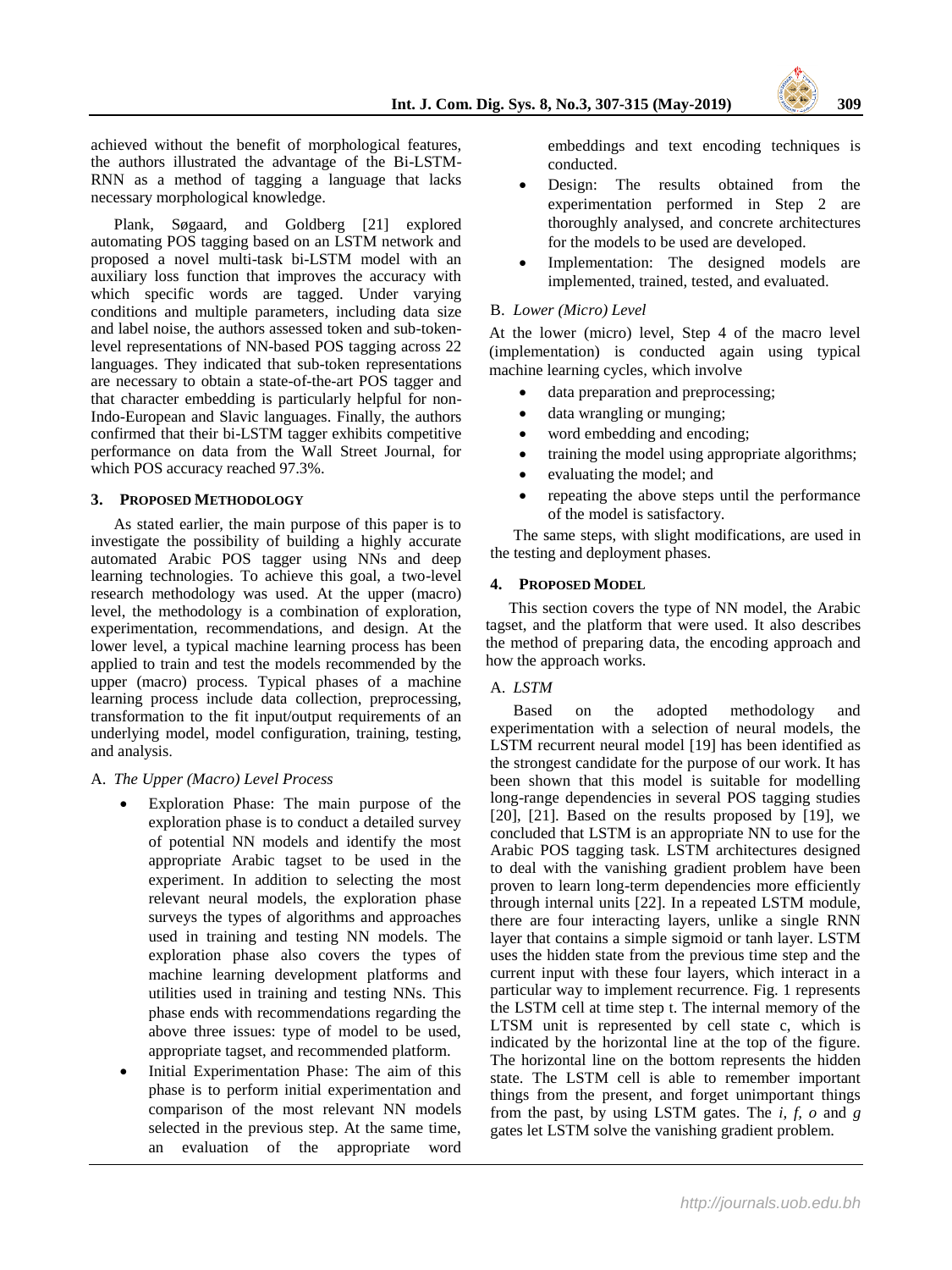

LSTM gates can be represented by equations that explain how to calculate the hidden state,  $h_t$ , at time t from the hidden state at the previous time step,  $h_t - 1$ . Values for short or long times are stored by cell C*<sup>t</sup>* . In the first step, the LSTM tagger determines the importance of data to be stored in a cell with the help of a forget gate layer, also known as a sigmoid layer. The principle is based on computation of data from  $h_t$ -1 and  $x_t$  by generating a number between 0 (completely discard set) and 1 (save entire set) for every number in cell state  $C_t$ -1.

$$
\mathbf{f}_t = \sigma \left( \mathbf{W} f_t[\mathbf{h}_{t-1}, \mathbf{x}_t] + \mathbf{b}_f \right) \tag{1}
$$

The flow of the new value in the memory is controlled by an input gate, which also determines the value updating. The vector of the new value,  $\overrightarrow{C}_t$ , is created by the tanh layer of the state, which is then combined to create an update.

$$
\dot{\mathbf{i}}_t = \sigma \left( \mathbf{W}_i, [\mathbf{h}_{t-1}, \mathbf{x}_t] + \mathbf{b}_i \right) \tag{2}
$$

$$
\sum_{t=1}^{\infty} \frac{1}{t} = \tanh (W_{c} [h_{t-1}, x_t] + b_c)
$$
 (3)

The decisions for remaining values in the cell are controlled by the forget gate, which update the new state of cell  $\overline{C}_t$  from  $\overline{C}_{t-1}$ . The old state is multiplied by ft and added to  $i_t * C_t$ . The decisions for this new candidate value scale are then updated.

$$
C^{\sim}t = ft * Ct - 1 + it * C^{\sim}t \tag{4}
$$

The filtered version of the cell state is based on this output. The output of the cell state is determined by running the sigmoid layer. Through the tanh layer, values between -1 and 1 are multiplied by the sigmoid gate output.

$$
Or = \sigma (Wo[ht-1, bo] + bo)
$$
 (5)

$$
h_t = O_t \tanh(C_t) \tag{6}
$$

#### B. *Dataset*

Based on a survey of available datasets, the Quranic Arabic Corpus (QAC) was the most suitable candidate for training and testing our model. The QAC is a gold standard that has been manually created and verified [23]. The QAC dataset consists of a sequence of Quranic verses, which consists of a sequence of words. Each word is composed of a stem, prefix, and suffix. Fig. 2 provides an example of word segments. Each segment of a given word is referred to as a morpheme.



Figure 2. Word Morphemes.

In detail, our dataset consisted of a sequence of words that are characterised by morphemes (prefixes, stems, suffixes) and their corresponding tag sequences (prefix, stem, suffix tags). In other words, each morpheme is tagged with nouns, verbs, prepositions and so on. An example of this is shown in Fig. 3. These detailed morpheme segmentations for words can improve the accuracy of the results derived through the proposed tagger. We therefore expanded our experiments by using words and their corresponding tags.



Figure 3. POS Tagging Sequence of Morphemes.

We used stem tags in a tag sequence to label words given that these are the tags available for the meantime. An example of word POS tagging is shown in Fig. 4.



Figure 4. POS Tagging Sequence Of Words.

#### C. *Tagset*

 The proposed tagset for this system has been derived from the QAC [24]. The advantages of this tagset are that it has a good size, which can reveal information about the text; it is intended to be used for the Arabic language by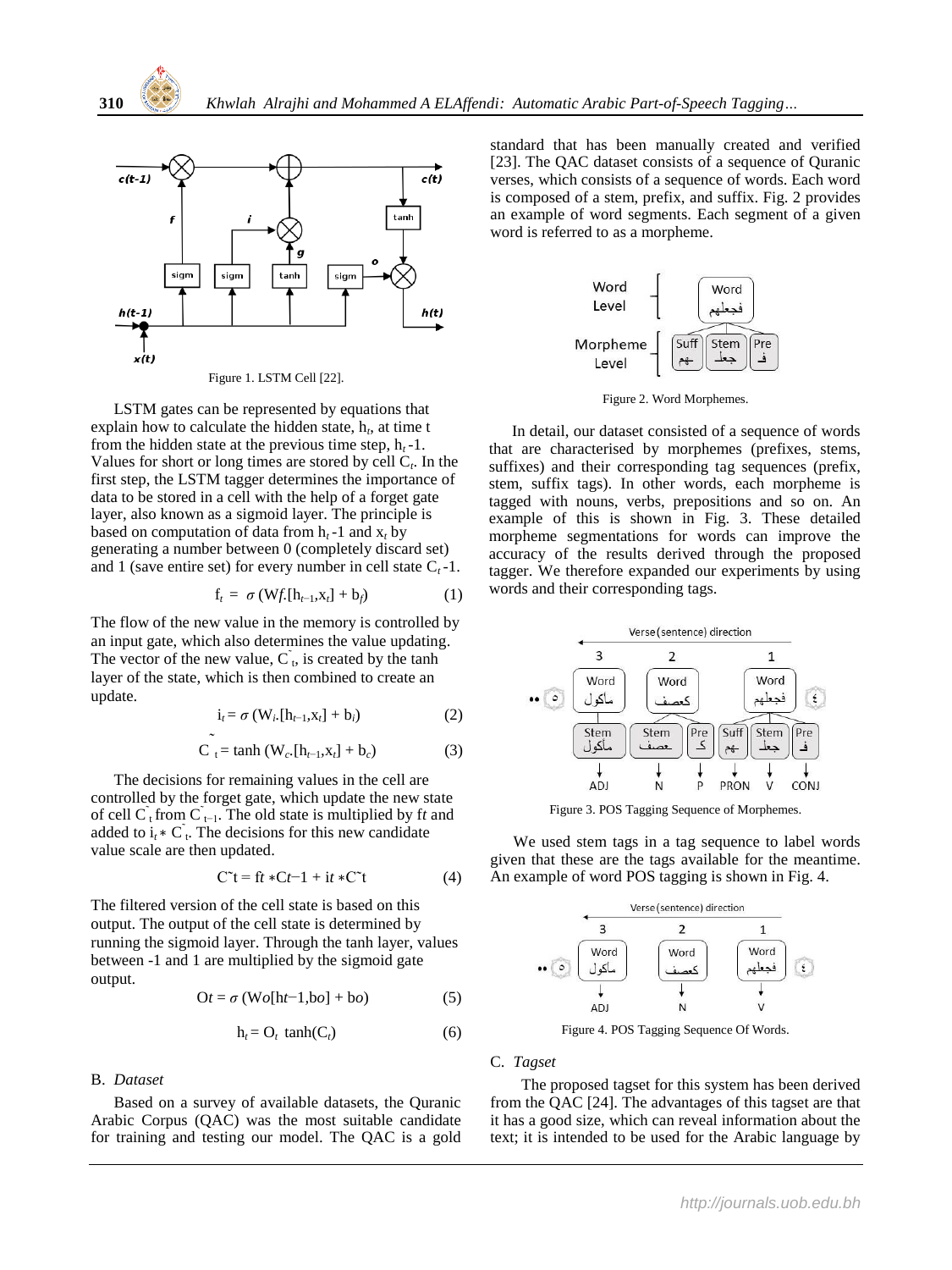

analyzing Quran grammar; and it is effective in manual annotation by crowdsourcing. The original POS tagset contained 44 tags. To tag morphemes, an expanded tagset comprising 87 tags was used because some morphemes were labelled with the composite tags of the original labels. To tag words, a collapsed tagset consisting of 37 tags was used.

#### D. *Data Preprocessing*

To prepare the data for easy processing by the proposed taggers, some pre-processing steps were taken on the given data file, which was stored as a commaseparated values (CSV) file. The content of the original file consisted of 77,915 words with 14,901 unique words. Each line in data file comprised the ID, word, prefix, stem, suffix, pattern, root, prefix tag, stem tag, and suffix tag. Fig. 5 presents how the data were stored in the original file.

| ID.Word.Pre.Stem.Suf.Pattern.Root.Pre-POS.Stem-POS.Suf-POS                         |       |
|------------------------------------------------------------------------------------|-------|
| Coordinating conjunction,Verb,Personal pronoun  77736, فجعلهم،ف،جعل،هيغل،جعل 77735 |       |
| Preposition.Noun.NoPOS. كعصف،ك،عصف، وفعل،عصف .77736                                | 77737 |
| NoPOS,Adjective,NoPOS, المكول المفعول الكل 77737                                   | 77738 |
| Preposition,Noun,NoPOS, لإيلاف، ايلاف، الجعل،الف 77738                             | 77739 |

Figure 5. Quran Data File.

Each line of data consisted of three segments and corresponding tags. We separated each segment (morpheme) with its corresponding tag into a new line. These updates enabled the LSTM tagger to access the file and tag morphemes easily. The final file consisted of 124,002 items with 7,508 unique morphemes. Fig. 6 presents how the data were stored in the updated file.

| Morpheme, Tag                    |  |
|----------------------------------|--|
| 123737 ف CoordinatingConjunction |  |
| 123738 حعل Verb                  |  |
| 123739   APronoun                |  |
| Preposition. <sup>1</sup> 123740 |  |
| 123741 عصف Noun                  |  |
| 123742 ماكول،Adjective           |  |
| Preposition J 123743             |  |
| 123744 إيلاف،Noun                |  |

Figure 6. Updated Quran File

#### E. *Encoding*

At first, input data for taggers were planned to be without word embeddings. And because NNs cannot understand letters, we needed to find a way to convert words or characters into numbers. Therefore, our two datasets, comprised of morphemes with corresponding tags or words with corresponding tags, had to go through an encoding process. First, we planned to use one-hot encoding (OHE), which is an easy and popular encoding method for a specialised learning algorithm for dealing with numerical data. In the OHE method, every word in the vocabulary is represented by a binary vector with a size equal to the vocabulary size. This method maps each word to a vector with a length equal to the number of unique morphemes, which, in case of converting morphemes, vector length will equal 7,508, and the nth digit is an indicator of the presence of a particular word [25]. While, in case of converting words, vector length will equal 14,901. The vector length indicates the number of neurons needed for the first neural layer. This method performs well with a small data sample, but when working with a large data sample, as in our case, the neural model training time grows exponentially. Therefore, we chose another method, the reversible integer transformation (RIT) algorithm, which was introduced by Affendi [26]. This method converts textual training words or morphemes into binary numerical form. The most important feature is maximum number of neurons needed in the input layer is 64. Because each character in a word is represented using only six bits.

#### F. *Word Embeddings Technique*

Word embeddings represent a new rising form of distributed semantics representations, where each word in a given corpus or text is represented by a unique numeric vector based on the contexts within which it occurs [27]. Currently, the most popular approach is the Word to Vector (Word2Vec) approach [27], in which the vector representations for words are computed using a shallow MLP model using backpropagation. In the Continuous-Bag-of-Words (CBOW) version of the model a sliding window approach is used to pass the context of the word (for example two words before, and two words after) to the neural network and use any target as the output (for example the word itself). The hidden layer resulting from the training is the semantic vector representation of the word. In this paper, a variation of the CBOW model has been used to create word vectors for Quranic Text Corpus. Word vectors were created by using Gensim [28], a Python library. The motivation is to compare the results obtained of Word2Vec approach to those obtained using LSTM. Fig. 7 explains how to create Word2Vec vectors for morphemes.

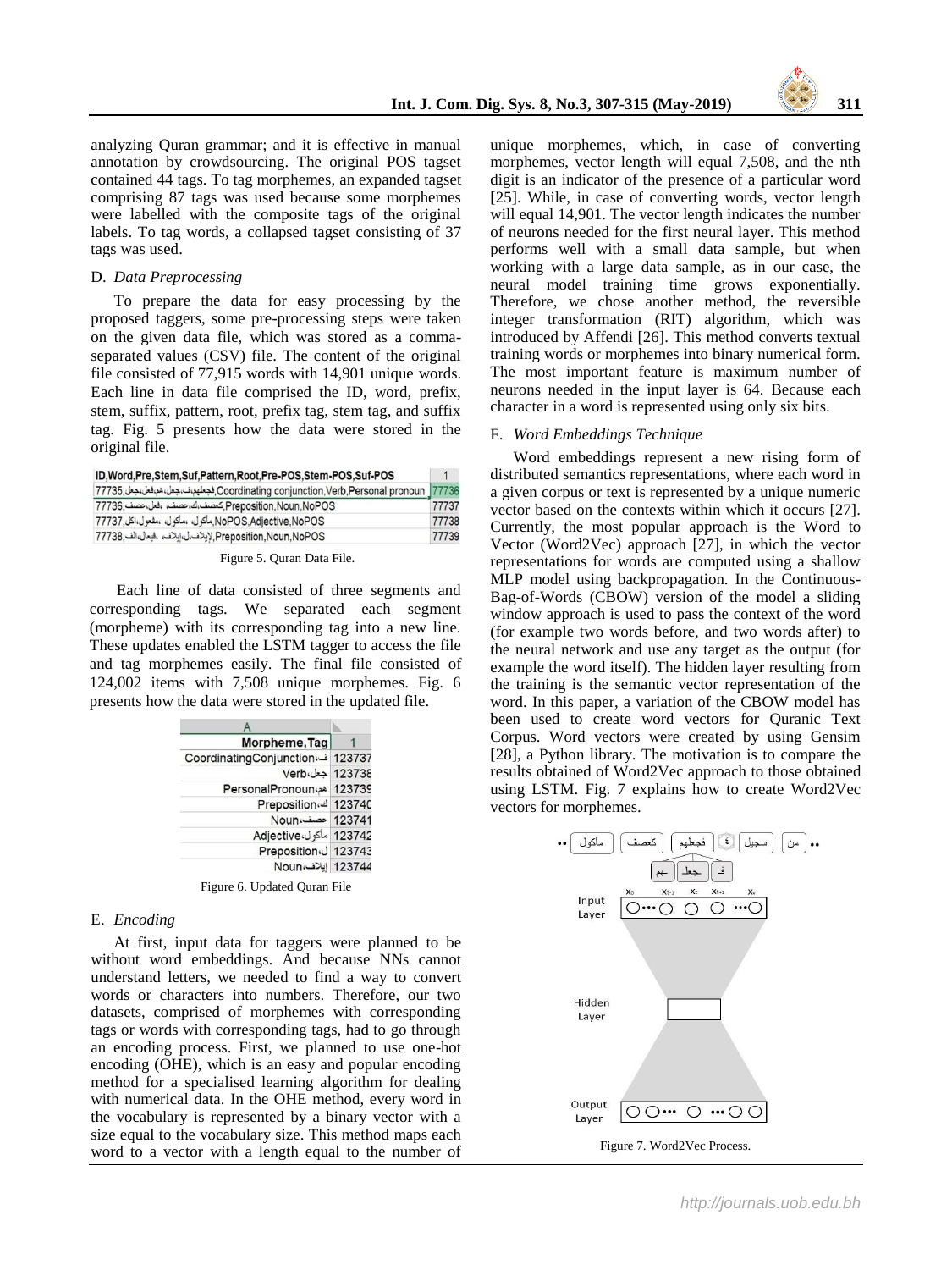The first line shows the sequence verses of the Quran, and second line shows the separated morphemes, which are our input for first case. In first case, the input layer size was equal to the number of different morphemes in the vocabulary for training (7,510 words). The hidden layer size was set to the dimensionality of the resulting word vectors (i.e. 300).

#### G. *Platform*

Several open-source libraries and frameworks are available for advanced deep learning. To develop our NNs, we chose Keras, an NN library written in Python. Keras is a high-level application programming interface (API) that can be run on top of TensorFlow and Theano. We chose it because it has a user-friendly interface and allows for easy and fast prototyping and testing of NNs with short lines of code.

#### **5. RESULTS**

The data were divided into a training component (70%) and a testing component (30%). The former was used to train the model, and the latter was used to compute the model's accuracy. When tagging morphemes, the data sample was comprised of 124,002 pairs of morphemes and tags. The training component was comprised of 86,801 pairs, and the testing component included 37,201 pairs. When tagging words, the data sample included 77,190 pairs of words and tags. The training component was comprised of 54,540 pairs, and the testing component consisted of 23,375 pairs.

The training set was fed into the input layer to train the LSTM model. After the model training was completed, the retained data were used to test the model accuracy on datasets that have not been previously examined.

We conducted four experiments. First, we fed the morphemes into LSTM model with using RIT encoding algorithm. The performance of the proposed LSTM POS tagger during testing and training is depicted in Fig. 8, which shows that the model achieved 99.72% accuracy.



Figure 8. Accuracy of Tagging Morphemes Using the LSTM Model.

As Fig. 8 illustrates, accuracy increased for the training and testing data after the second epoch. Beyond the 10th epoch, no notable variation was observed in either the train or test lines.

Second, we fed words into the LSTM model using only RIT encoding algorithm. The performance of the proposed LSTM POS tagger during testing and training words is shown in Fig. 9. The model achieved 99.18% accuracy.



Figure 9. Accuracy of Tagging Words Using the LSTM Model.

Third, we created word vectors for morphemes using Word2vec model, after which we passed the result vectors onto the backpropagation POS tagger to evaluate the impact of using word vectors for predicting POS tags. The performance of the proposed Word2Vec POS tagger during testing and training with the use of word vectors is represented in Fig. 10. The model achieved 99.55% accuracy.



Figure 10. Accuracy of Tagging Morphemes Using the Word2Vec Model

Fourth, we also used Word2Vec for creating words vectors and then incorporated vectors as inputs into Word2Vec POS tagger. The performance of the Word2Vec POS tagger during the testing and training is shown in Fig. 11. As can be seen, the model performed at an accuracy of 97.33%.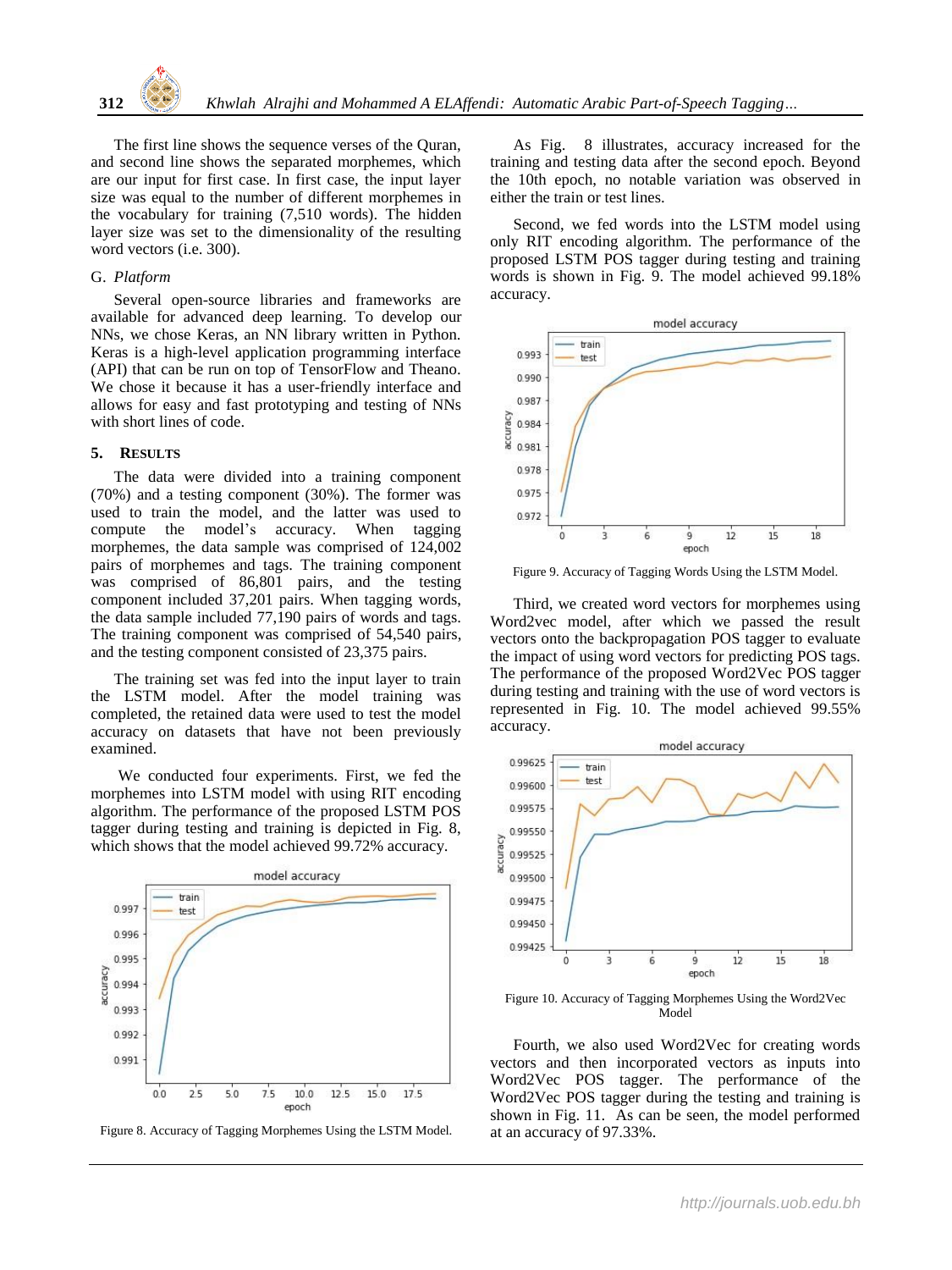



Figure 11. Accuracy of Tagging Words Using the Word2Vec Model**.**

In the above-mentioned experiments, POS tagging was carried out using the LSTM model for morphemes and words. Also, POS tagging was carried out using the Word2Vec model for morphemes and words with using word vectors to compare word2Vec accuracy with the results obtained using LSTM. Table I compares obtained accuracy results for POS tagging Quran text.

| <b>Tagger</b> | <b>Dataset</b> | Accuracy |  |
|---------------|----------------|----------|--|
| <b>LSTM</b>   | Words          | 99.18%   |  |
| <b>LSTM</b>   | Morphemes      | 99.72%   |  |

Word2Vec Words 97.33% Word2Vec Morphemes 99.55%

Table I. POS TAGGING ACCURACY RESULTS FOR QURAN TEXT

#### **6. ANALYSIS**

This section details the comparison of our models results and the comparison of these findings with those of six related Arabic POS taggers. The proposed Word2Vec POS tagger tagged morphemes at an accuracy of 99.55% and words at an accuracy of 97.33% with using word vectors. The proposed LSTM POS tagger tagged morphemes at an accuracy of 99.76% and tagged words at an accuracy of 99.18% without using word vectors. These high results of LSTM POS model confirmed that feature engineering is not required as the power of LSTM-RNNs lies in their ability to learn long-term dependencies [8] and determine context even without embedding. However, the comparison of morpheme and word tagging showed that accuracy for the former is higher by both taggers. This result is ascribed to the fact that decomposing words into parts can provide precise information.

 To compare our results with other research, we found two NN experiments on Arabic POS tagging. The first is Abu-Malloh's POS tagger, which was based on a classical NN. This tagger was trained by a standard backpropagation algorithm and designed with a threelayer network with eight hidden neurons [29]. To implement the tagger, Abu-Malloh used a tagset with a size of 18 tags and a total of 16,672 distinct words written in MSA. These words were divided into two distinct sets: a training set and a testing set consisting of 13,337 and 3,335 Arabic words, respectively. The overall accuracy of the developed tagger reached 87.02%.

In the second experiment, Muaidi used the Levenberg Marquardt (LM) algorithm and a tagset with a size of 189 tags [30]. Muaidi's tagger was trained and tested on an Arabic corpus consisting of 24,810 Arabic words with their associated tags, and it was divided into a distinct training set (19,848 Arabic words) and testing set (4,962 Arabic words). The developed Artificial neural networks (ANN) for Muaidi's tagger was successful, reaching an accuracy of 90.21% for the testing dataset.

We also found a study by Abdelkareem, which compared the performance of some POS tagging techniques for Arabic text using the QAC [31], which is the same corpus used in our experiments. These techniques included n-gram, Brill, Hidden Markov Model (HMM), and Trigrams'n'Tags (TnT) taggers. The comparison experiments were conducted on diacritised and undiacritised CA which means CA with and without diacritical marks. The framework was the Natural Language Toolkit (NLTK), which consists of opensource Python modules and enables documentation for research and development in NLP and text analytics. A total of 77,430 words was divided into a training set of 74,859 words and a testing set of 2,571 words. Abdelkareem's experiments were applied on CA for both diacritised and undiacritised data. For the two forms, they studied a 33-tag tagset, and they simplified a new form of a 9-tag tagset. This produced four experimental cases.

The Brill tagger performed the best among all other taggers for undiacritised Arabic for both the 33 tagset (80.9%) and the 9 tagset (83.2%). For diacritised Arabic, the Bigram tagger performed well for both the 33 tagset (80.1%) and the 9 tagset (82.0%). It is noteworthy that each tagger gave better accuracy in tagging undiacritised Arabic than in tagging diacritised Arabic because diacritics are considered additional characters. The comparison of the proposed model with other Arabic POS taggers is a complicated task in which accuracy depends on different factors, such as tagset size and dataset size [30]. A relative comparison of the accuracy results from our proposed tagger with other experiments is shown in Table II.

The results show that our proposed NN models for tagging the QAC produced better results than other statistical techniques used for this purpose. We also noticed that our proposed taggers are better and more effective than the traditional feedforward multilayer perceptron models for tagging MSA words.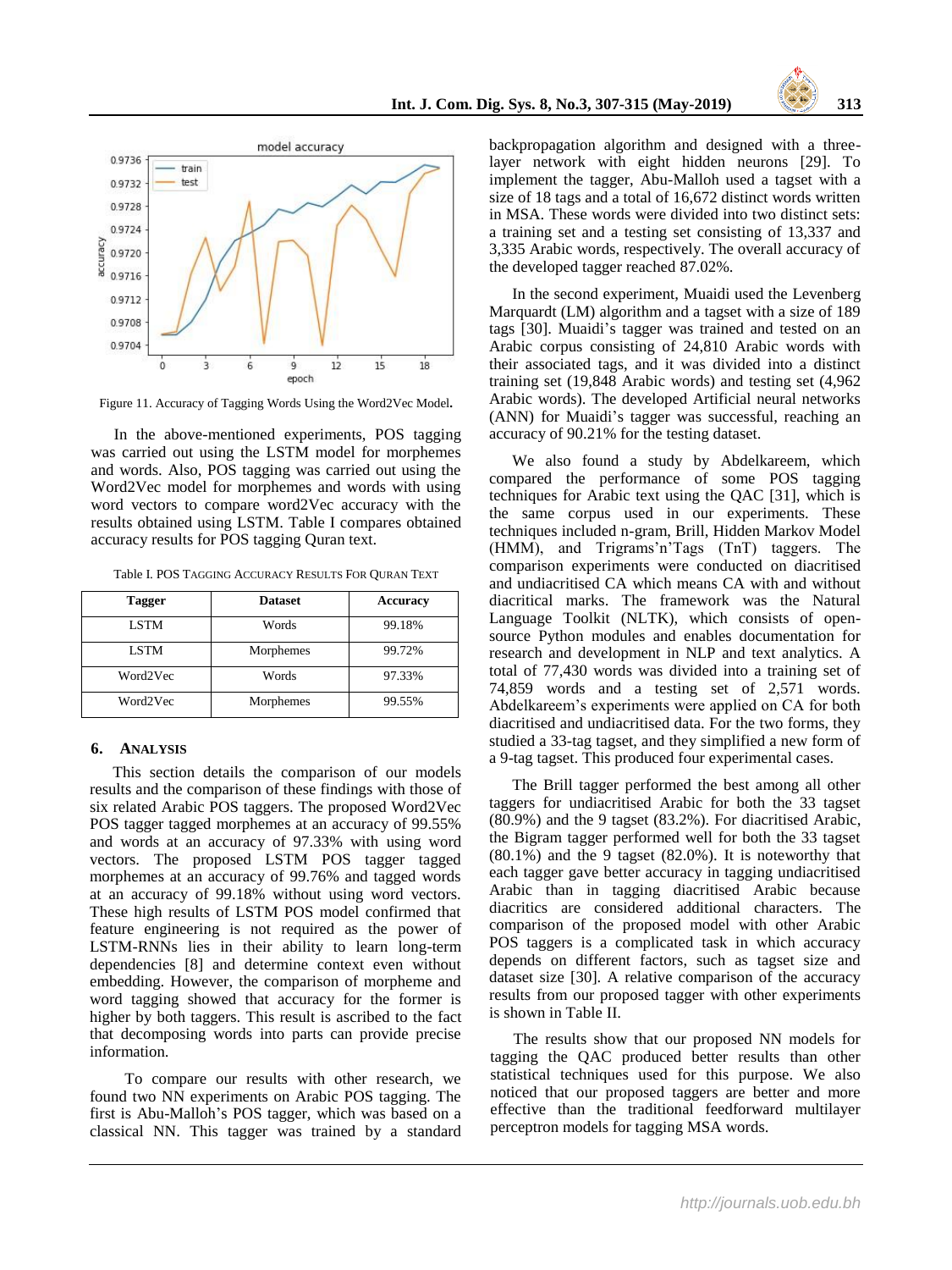

| Author      | Data Type         | Corpus size | Tag size | Approach     | Accuracy |
|-------------|-------------------|-------------|----------|--------------|----------|
| Our study   | $CA - U - M$      | 124,002     | 87       | <b>LSTM</b>  | 99.72%   |
| Our study   | $CA - U - W$      | 77.190      | 34       | <b>LSTM</b>  | 99.18%   |
| Our study   | $CA - U - M - WE$ | 124,002     | 87       | Word2Vec     | 99.55%   |
| Our study   | $CA - U - W - WE$ | 77.190      | 34       | Word2Vec     | 97.33%   |
| Abu Malloh  | MDA - U           | 16,672      | 18       | <b>BPNN</b>  | 87.02%   |
| Muaidi      | MDA - U           | 24.810      | 189      | LM           | 90.21%   |
| Abdelkareem | $CA - U$          | 77,430      | 33       | <b>Brill</b> | 80.90%   |
| Abdelkareem | $CA - U$          | 77.430      | 9        | <b>Brill</b> | 83.20%   |
| Abdelkareem | $CA - D$          | 77,430      | 33       | Bigram       | 80.10%   |
| Abdelkareem | $CA - D$          | 77.430      | 9        | Bigram       | 82.00%   |

## **7. CONCLUSION**

### A. *Findings*

In this study, we aimed to apply NN technologies for Arabic POS tagging. Lately, NNs have become a wellknown and valuable tool for building many NLP applications, such as text classification. Tagging Arabic words is a complex task, and more Arabic POS tagging studies are needed. In this paper, we examined the application of backpropagation and LTSM to identify POS tags of Arabic words. An LSTM-RNN model was used to predict the POS tags of Arabic words and morphemes after being trained using a gold-standard pretagged set. Word tagging was carried out at accuracy levels of 99.18% while morphemes tagging achieved 99.72%.

Also, a CBOW model has been applied to predict POS tags for Quranic Text Corpus. The reason for applying word embedding was to compare word embedding accuracy with the results obtained using LSTM.

Tagging by using word embedding was accomplished at accuracy levels of 97.33% and 99.55% for words and morphemes. Decomposing words into parts (morphemes) can provide precise information for POS tagging task. This fact was proved, when POS tagging morphemes was higher than tagging words in both taggers.

We also proved that LSTM POS tagging takes into consideration the context of a word (i.e. neighboring words) in a manner similar to word embeddings. This method showed higher accuracy than POS tagging of words. In general, the high accuracy levels indicated that LSTM is a powerful classifier that may be used to build highly accurate Arabic POS taggers.

### B. *Contributions*

 The first attempt to apply LSTM for CA POS tagging using the QAC.

- The use of RIT algorithm that converts textual training words into a binary representation, which reduces the time it takes to train the network.
- Comparing word embedding accuracies with LSTM accuracies for POS tagging QAC words and morphemes.
- Elimination of the need for probabilistic approaches and complex rules to capture the context and dependency, since LSTM models naturally take dependency into consideration and capture the context.
- A highly accurate POS tagger for the Arabic language that compares favourably with all known types of taggers.

### C. *Future Work*

Many aspects of this research can be improved further, such as the following:

- Training and testing of different Arabic data samples are needed for NN models.
- Other NN models for NLP, such as convolutional NNs, can be explored.
- Additional experiments for designing NNs can be conducted by tuning NN hyperparameters and trying different numbers of layers and neurons.

### **References**

- [1] D. Jurafsky and J. H. Martin, Speech and language processing. Pearson, London, 2014, vol. 3.
- [2] A.M. Popescu and O. Etzioni, "Information extraction from unstructured web text," 2007, vol. 68, no. 02.
- [3] R. P. Van Gompel and M. J. Pickering, "Syntactic parsing," The Oxford Handbook of Psycholinguistics, 2007, pp. 289–307.